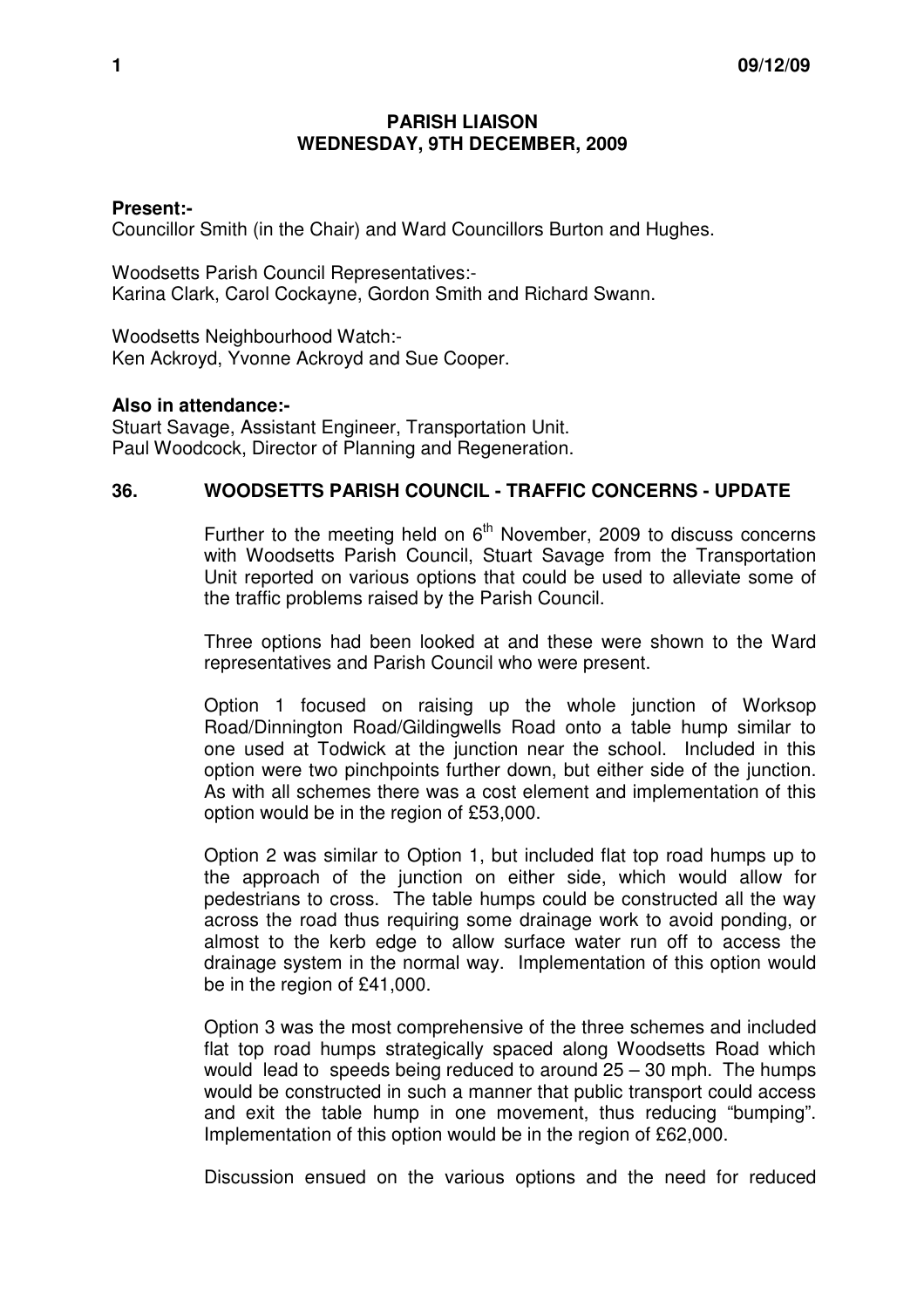speed along Woodsetts Road to allow the safe crossing of all residents, young and old. Of particular concern was the fact that despite numerous attempts it was proving very difficult to find a replacement for the school crossing patrol person who is currently on long term sick leave, creating a greater need for traffic calming measures to be implemented.

Whilst the Parish Council acknowledged there was a strict criteria that had to be adhered to for the approval and implementation of traffic calming measures, they urged the Council to consider their concerns and requests for assistance.

Stuart Savage from the Transportation Unit drew particular attention to the criteria for traffic calming which were based on casualty figures. He circulated information to the Parish Council representatives present which set out the hierarchy of schemes focusing on numbers of reported incidents/casualties on specific "hotspot" roads in the borough and the waiting list that was currently in existence, which remained subject to the funding likely to be available for 2010/11.

The Parish Council and Ward Representatives looked in detail at each of the options and realistically asked what would be available to them in terms of traffic calming measures on Woodsetts Road and were informed that, subject to approval and the criteria being met, an element of Option 1 with particular focus on the junction table at the crossroads may be available.

Reference was also made to the defective speed awareness signs that were located and sited at the entrance to the village. Whilst it was acknowledged that moving these signs to an alternative position may be of some assistance, it was highly unlikely that they would serve to reduce the speed of motorists entering the village by the amount desired.

The Parish Council asked various questions about costs involved in the construction of various traffic calming measures, who was responsible for their construction and realistic timescales of any traffic calming implementation in rural areas should any be approved.

Ward Councillor Hughes referred to his request to the South Yorkshire Safety Camera Partnership for the mobile speed camera to be used in the village, he urged the Parish Council to also submit a similar request.

Ward and Parish Council representatives were advised by the Transportation Unit that any requests would have to wait until the South Yorkshire Safety Camera Partnership had finalised their revised Community Concern Site Protocol.

In trying to find a solution to the many concerns for Woodsetts, it was suggested that part of Option 1 consisting of the introduction of the junction table at the crossroads be considered for approval.